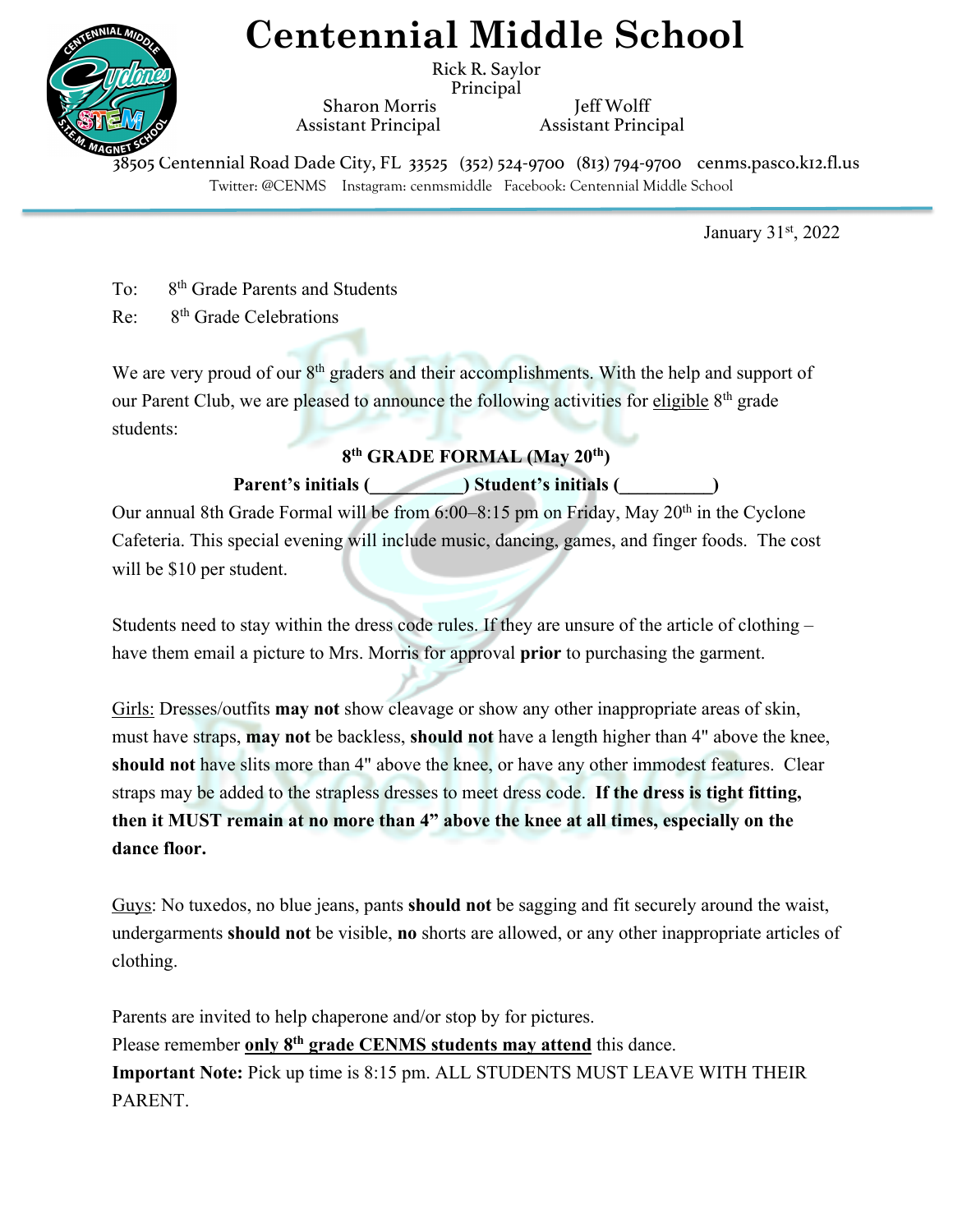# **8th GRADE CYCLONE CEREMONY (May 24h)**

#### Parent's initials (Butcherry initials (Butcherry initials (Butcherry initials (Butcherry initials (Butcherry initials (Butcherry initials (Butcherry initials (Butcherry initials (Butcherry initials (Butcherry initials (But

We will have our 8<sup>th</sup> grade Cyclone Ceremony on Tuesday, May 24<sup>th</sup>. The Ceremony will start at 10:30 am. Parents are able to check out their student at the end of the Cyclone Ceremony. The 8<sup>th</sup> grade Cyclone Ceremony will be held in the cafeteria, due to an increase of student enrollment and safety requirements. While we do have room for all of our  $8<sup>th</sup>$  graders, there are limited number of seats available for families in the cafeteria, therefore the entrance to the ceremony will be on a "first come, first serve" basis. There will be no charge for admission for parents and families.

### **Purchasing Tickets (Due to Ms. Larson BY MAY 18TH)**

**Tickets for the 8th Grade Formal will go on sale April 27th through May 18th. The permission slip on the attached page must be returned to Ms. Larson no later than May 18th. Please utilize our online payment plan on our school website**. If you are paying by money order, then please make the order payable to Centennial Middle School and make sure that it contains the full name and student number you are purchasing the ticket for in the exact amount (\$10). As per district policy, we cannot provide change.

**VERY IMPORTANT BEHAVIOR AGREEMENT NOTICE**: Parent's initials (  $\qquad \qquad$  ) Student's initials (  $\qquad \qquad$  ) Please remind your son/daughter of appropriate behavior for the remainder of the school year and for these special events. **Students who receive OSS or ISS on or after Feb. 4th WILL NOT be eligible to participate in year-end activities. REMEMBER TICKETS ARE NOT REFUNDABLE!**

**Student Number:**